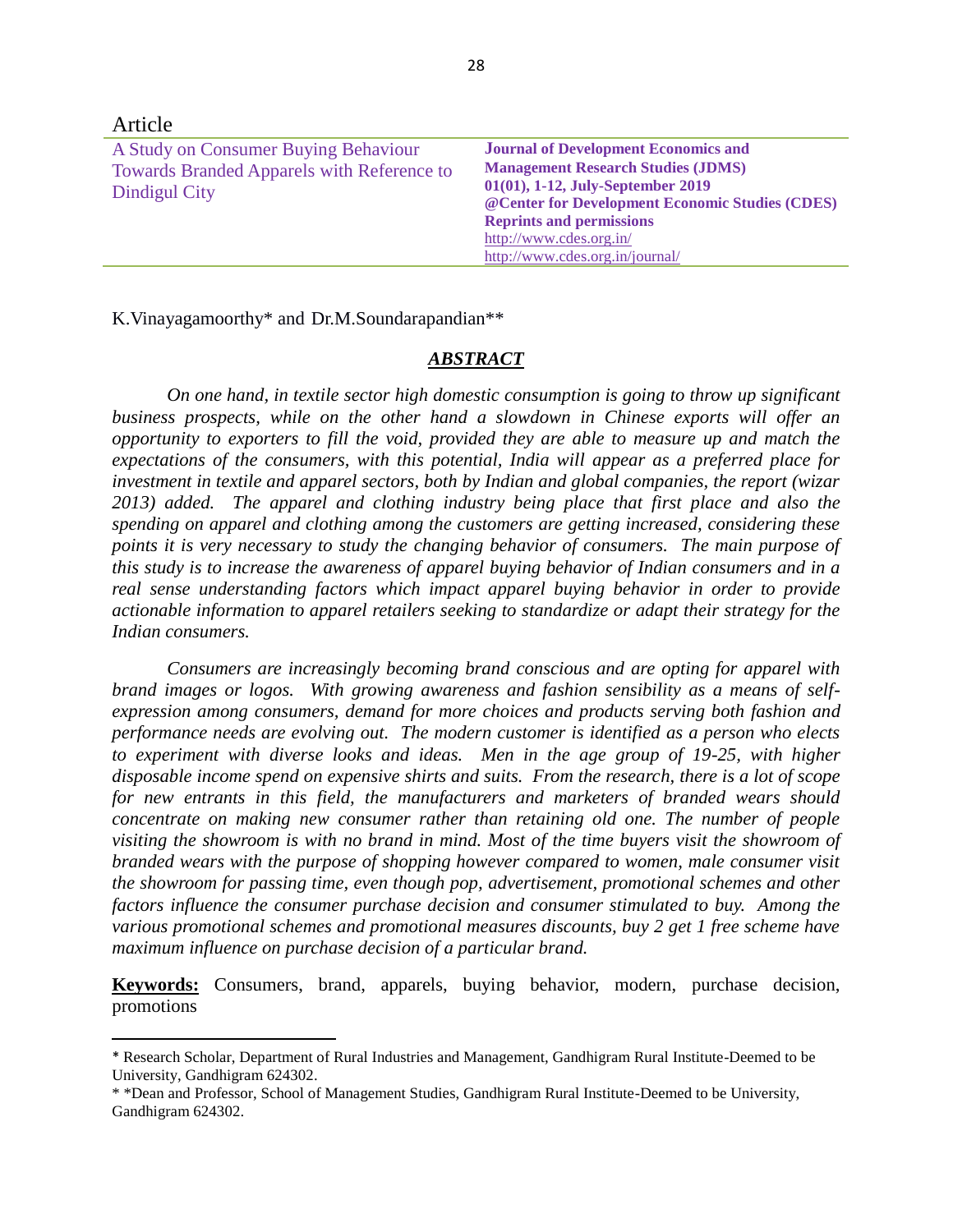#### **Introduction**

Clothing is considered to be second skin of the body and interest in clothing is higher during the whole life. Today, we live in consumer based society where consumer is known as the king of the market. The behaviour of the customer affects the market size, brand name, fashion etc, Clothes or in other words, a person's wardrobe is one of the key aspects in assessing one's personality. Clothes and mood are two inter-related constituents, affecting the overall personality of an individual (Subhani et al, 2011). India has been ranked as the top retail destination globally for retail investment attractiveness among 30 emerging markets in the world. The Indian retail sector is the second largest untapped market after China. Readymade garment is a part of the textile industry and it accounts for about half of India's textile exports. India's consumer market for readymade apparel has become varied by surge of more designer brands. India is becoming the most preferred destination for outsourcing readymade garments for the international market. According to Fashion designers are going to play a major role in the growth of the apparel industry in the next few years. These changes will have far-reaching implications for designers, manufacturers and retailers targeting the Indian apparel market. The Indian textile and apparel industry is the largest foreign exchange earner for the country. It is also the second largest employment provider after agriculture and plays a key role in the development of the economy (Shetty, 2001; Rajput et al, 2012). The apparel Industry has stretched the boundaries of its creativity and imagination to find new ways to increase selling opportunities, reduce operating costs achieve competitive advantage and improve the bottom line. Apparel retailers and brand-owners are stepping up their efforts for improvements in business processes with innovative technology that touches every step in their workflows.

To remain competitive and profitable in present marketplace, the apparel industry must continue to expand its capability to respond to the needs and wants of customers. Since last few years the apparel market has seen substantial change with respect to dressing desing, style, usage of branded items and choice of fibers and awareness of modern trends. The Indian textile industry is a sector which has created employment in large scale and it stands next only to agriculture by providing employment to about 15 million people across rural as well as urban areas. Retail in India has emerged the third most attractive market destination for apparel retailers, according to a study by global management consulting firm AT Kearney. India, apparel is the second largest retail category, representing 10 percent of the US\$ 37 billion global retail market. It is expected to grow 12-15 percent per year. In 2012, the total size of the Indian apparel market was \$45 billion. India and China will be the fastest growing markets growing in double digits and would become the leading consumer market with a huge share of 27 percent. "India would have a vast consumption growth due to population progress. It would be irrespective of export market." According to the report, (Wizar2103) the global apparel market would grow to \$2.1trillion by 2025 from its present size of \$1.1trillion. According to report with the changes in global macroeconomic conditions and demographics, it would be very important for Indian manufacturers to be present at the right location at the right time.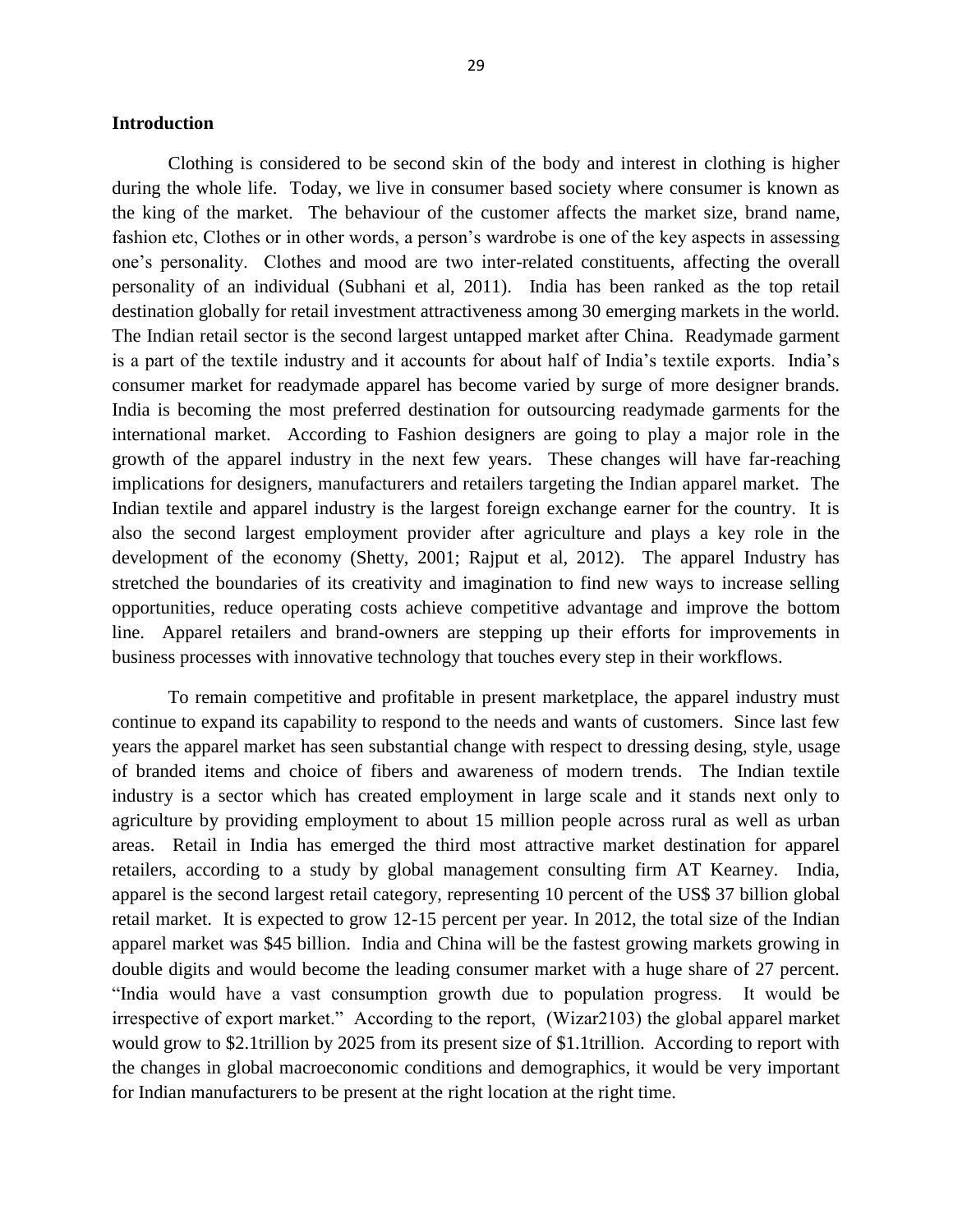On one hand, in textile sector high domestic consumption is going to throw up significant business prospects, while on the other hand a slowdown in Chinese exports will offer an opportunity to exporters to fill the void, provided they are able to measure up and match the expectations of the consumers, with this potential, India will appear as a preferred place for investment in textile and apparel sectors, both by Indian and global companies, the report (wizar 2013) added. The apparel and clothing industry being place that first place and also the spending on apparel and clothing among the customers are getting increased, considering these points it is very necessary to study the changing behavior of consumers. The main purpose of this study is to increase the awareness of apparel buying behavior of Indian consumers and in a real sense understanding factors which impact apparel buying behavior in order to provide actionable information to apparel retailers seeking to standardize or adapt their strategy for the Indian consumers.

### **Objectives of the study**

- 1. To study the buying behavior of consumers towards the branded apparels in Dindigul city.
- 2. To study the socio-economic characteristics of selected consumers in Dindigul city.
- 3. To study impact of advertisement, marketing communication and other influences on the buying decision.
- 4. To study the impact of promotional activities of selected companies.
- 5. To study the structure and performance of Apparel Industry.

# **Statement of the Problem**

Many developments and changes are taking place around us with all the industries and firms within each industry including garment industry with an intention to keep pace with the changes and diverse needs of the people. Though for decades together, marketers have regarded, "consumer" as the king and evolved all activities to satisfy him, this concept is gaining more momentum and importance today. This can largely be attributed to the prevailing market situation. Not only competition has become intense but over and above with the market being flooded with many products. The challenge before the marketers is to understand the diversity of consumer behavior and offer goods and services accordingly. Today the company image is built and made known by its customers. Thus the success of the firm will be determined by how effective it has been in meeting the diverse consumer needs and wants by treating each customer as unique and offering products and services to suit his needs and creating a life time value and relationship with him. The present study was started with an aim to study the behavior of male Shoppers in Dindigul City in purchasing branded Textile garments. Hence from this study it would be helpful for the garment industry to identify the various factors that lie behind in purchasing Branded textile readymade apparels.

#### **Research Methodology**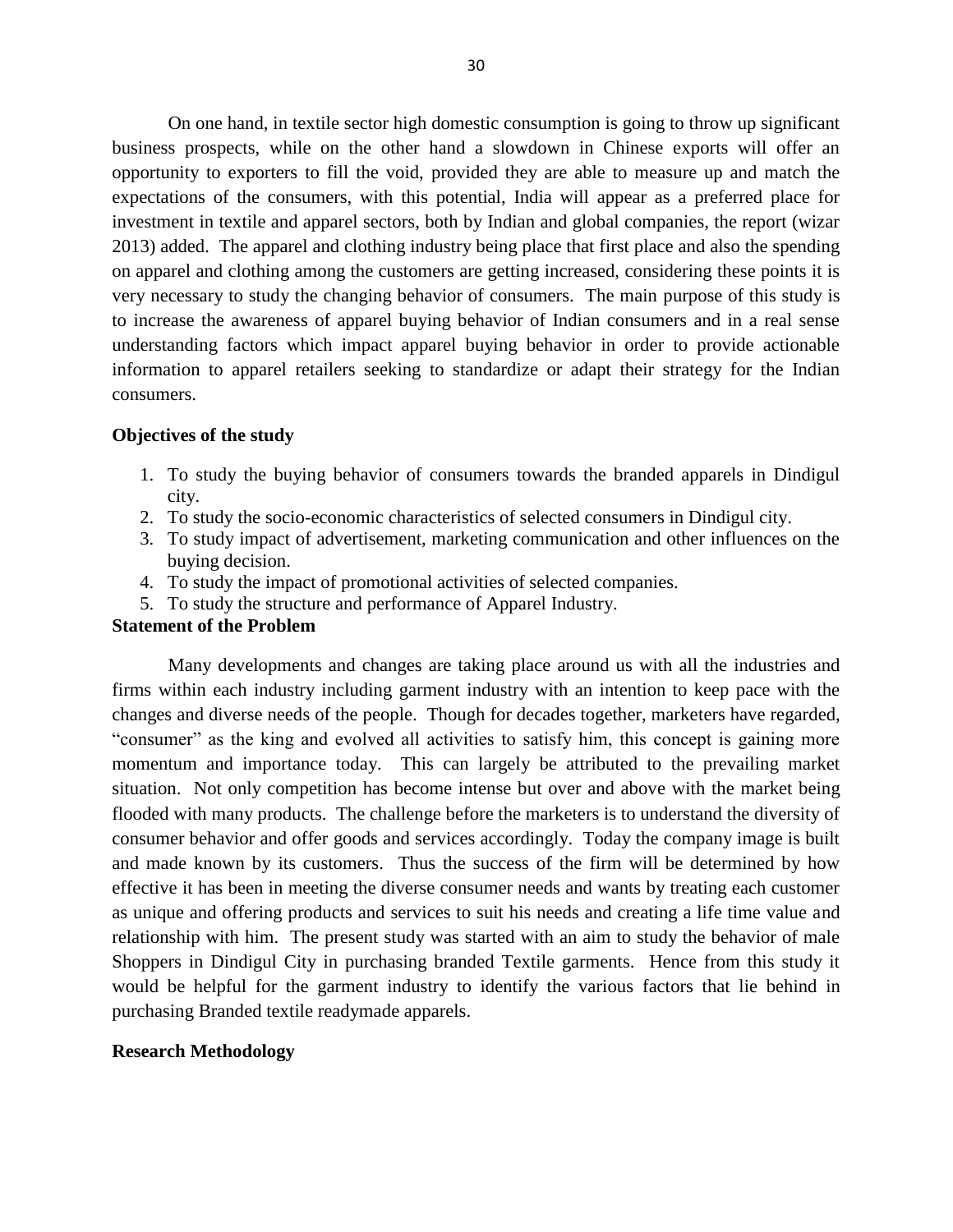The present study is undertaken "a study on consumer buying behavior towards branded apparels with reference to Dindigul city". Data Collection Methods: The data has collected from both primary and secondary data. Primary data has collected with the help of a globally accepted structured questionnaire, personal interviews and discussions with apparel brand users and non users. Secondary data collected from various sources such as books, journals, Magazines, Company reports, websites, etc. Research Design: A study is Descriptive in nature. Sampling: The study would cover the consumers taste and preference towards the branded apparels, impact of sales promotional Measures and buying patterns of consumer in Dindigul city. Sampling Technique: Adopted simple and stratified random sampling technique. The survey has conducted in textiles/apparel shops & exclusive garment showrooms and some college campuses and among the general public. Sample Size: Sampling size for this study is 200. Sampling Unit: Samples will be collected from students, Corporate and general public in Dindigul city.

The present who study covers Dindigul city only. The data are collected from only those are using branded apparels. The study is undertaken in the time period between November 2018 and March 2019.

| <b>Average value of consumption (Per</b><br>month) | <b>No of Respondents</b> | Percentage |
|----------------------------------------------------|--------------------------|------------|
| Up to Rs. $3000$                                   | 37                       | 19         |
| Rs. 3000 to Rs. 5000                               | 110                      | 55         |
| Above Rs. 5000                                     | 53                       | 26         |
| Total                                              | 200                      | 100        |

#### **Result and Discussion**

**Table 1- Average value of consumption**

Source: computer and primary data

It reveals that out of 200 respondents, 110 respondents (55%) belong to up to the maximum of Rs. 3000 to Rs.5000 per month consumption category, 53 respondents (26%) belong to consumption between above Rs. 5000 per month consumption category and the remaining 37 respondents (19%) belong to consumption up to Rs. 3000 per month consumption category.

#### **Media of purchase of the respondents**

Awareness in the mind of the customers about the various brand of Textile readymade apparels through various sources like Friends, Relatives, Media, Newspaper, Television, Journal, Magazines, Radio etc., To know whether these factors have strong influence in creating awareness in the mind of customers, this question was put up to the customers. The distribution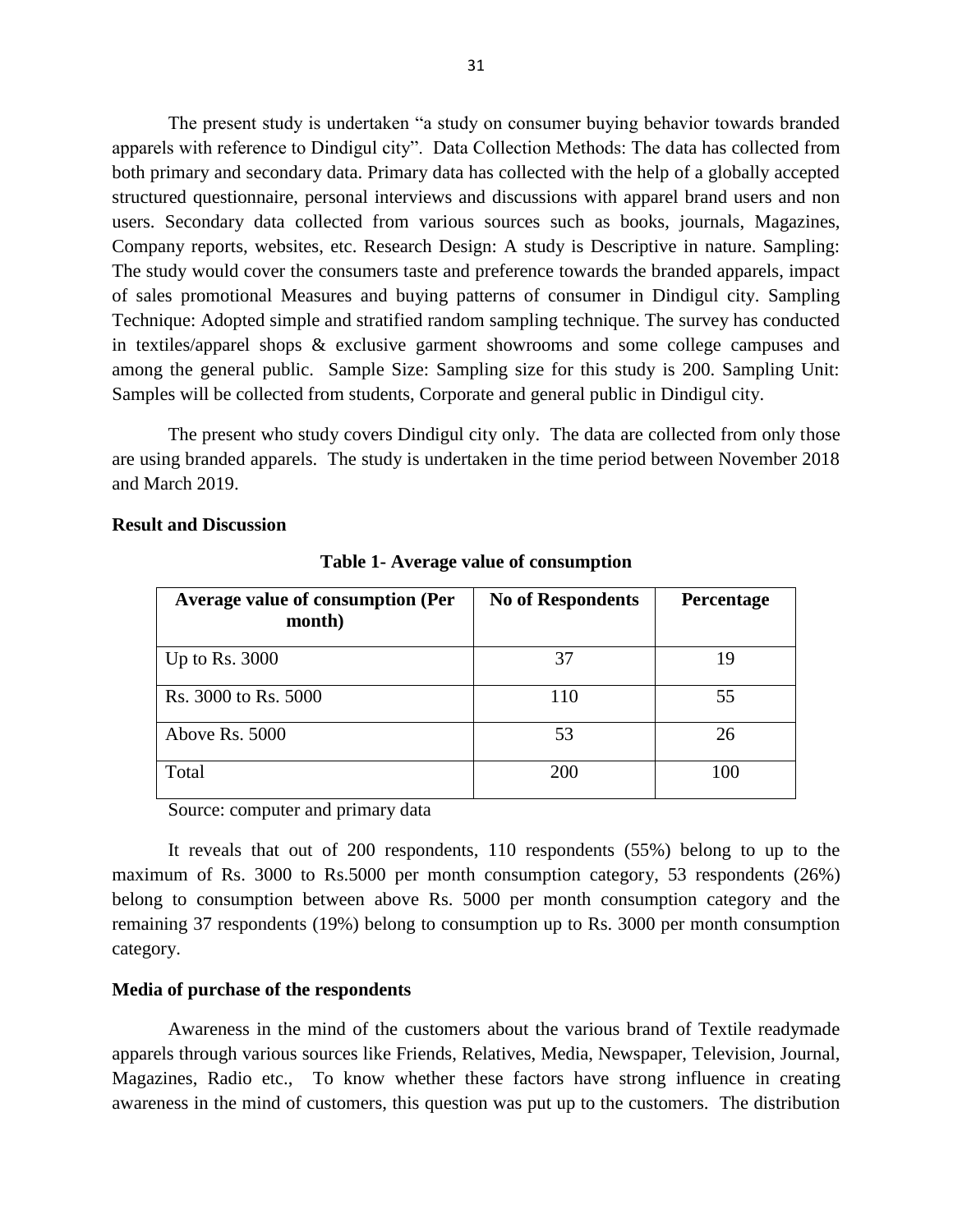of respondents in accordance with their Media of purchase of the respondents is given in the table 2.

| <b>Media of Purchase</b>  | <b>No of Respondents</b> | Percentage     |
|---------------------------|--------------------------|----------------|
| <b>T.V</b> Advertisements | 106                      | 53             |
| News paper                | 14                       | 7              |
| Magazine                  | 14                       | 7              |
| In store ads              | 12                       | 6              |
| Banner & Hording          | 6                        | 3              |
| Friends & Relatives       | 38                       | 19             |
| Wall painting             | $\overline{4}$           | $\overline{2}$ |
| Other medias              | 6                        | 3              |
| Total                     | 200                      | 100            |

**Table 2 - Media Influence of purchase of Textile Apparels**

Source: computer and primary data

It reveals that out of 200 respondents, 106 (53%) consumers are aware of their brand through TV advertisement, 38 (19%) consumers. Consumers are aware of their brand mostly through friend and relatives and the remaining consumers are consumers are aware of their brand of through News paper, Magazine, In store ads, Banner & Hording, Wall painting and other medias.

**Table 3 - Factors Influence to Purchase the Apparels.**

| <b>Factors influence to purchase</b> | No of respondents | Percentage |
|--------------------------------------|-------------------|------------|
| Discount                             | 107               | 54         |
| Free Gift                            | 24                | 12         |
| Coupons                              | 18                | 9          |
| Buy 1 Get 1 free                     | 36                | 18         |
| <b>Lucky Draw</b>                    | 15                | ⇁          |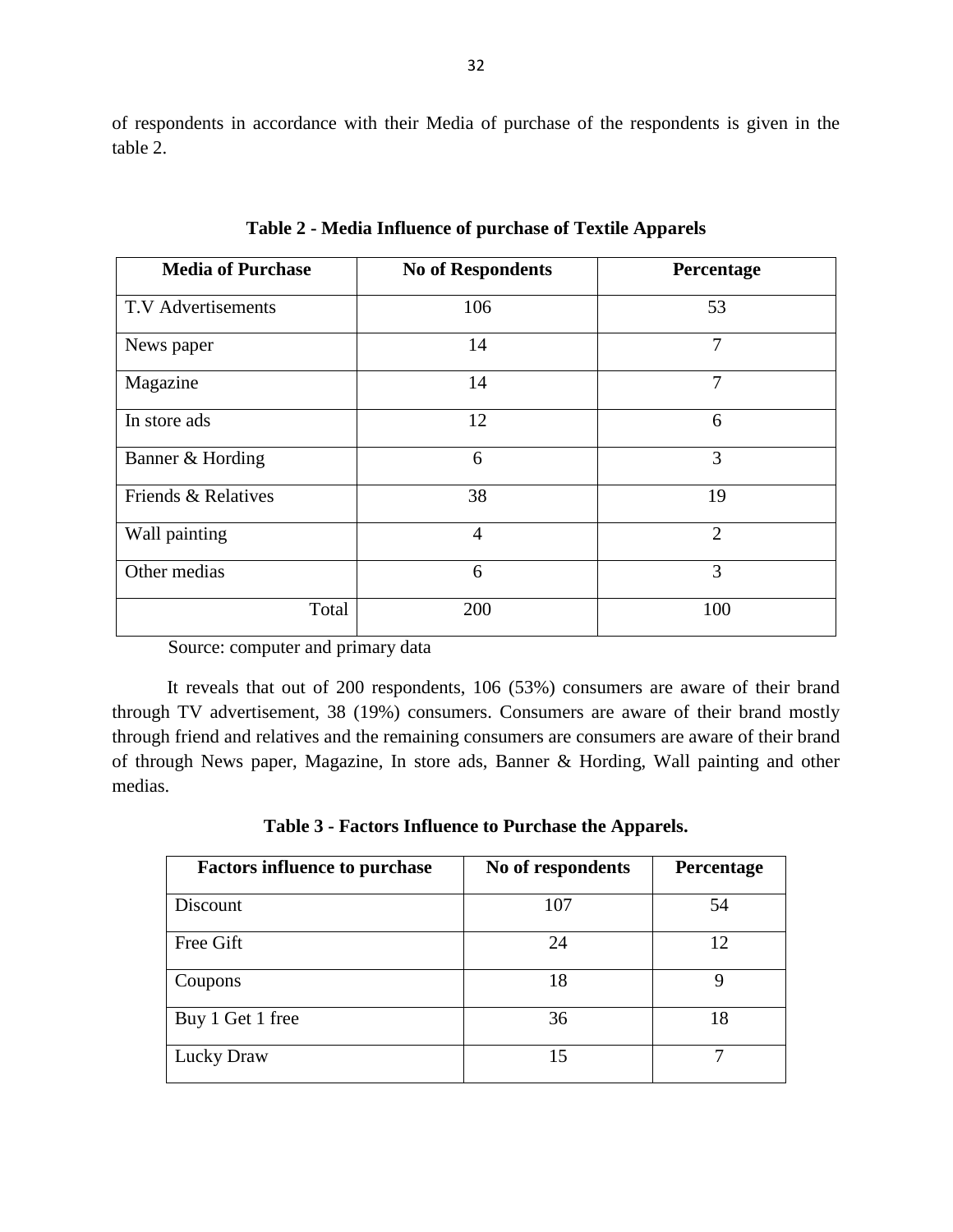| Total | 200 | 00 |
|-------|-----|----|
|       |     |    |

Source: computer and primary data

Table 3 shows that out 200 respondents, 107(54%) respondents influence to purchase their apparels in Discount, 36(18%) respondents influences to purchase their apparels in Buy 1 get 1 free, 24(12%) respondents influences to purchase their apparels in free gift, 18(9%) respondents influences to purchase their apparels in coupons and the remaining 15(7%) respondents influence to purchase their apparels in lucky draw.

### **Level of Satisfaction of Customers in purchase of Readymade Apparels**

The respondents were asked to rate their satisfaction on six factors such as Value for Money, Friends & Colleagues impression, stitching, Design, Comfort and Return Policy on five point Likert scale.

| <b>Factors</b>                     | <b>Satisfaction Level</b> |                  |      |                     | No. of<br><b>Respondents</b> |
|------------------------------------|---------------------------|------------------|------|---------------------|------------------------------|
|                                    | <b>Excellent</b>          | <b>Very Good</b> | Good | <b>Satisfactory</b> |                              |
| Value for money                    | $\overline{2}$            | 15               | 38   | 5                   | 60                           |
| Friends & colleagues<br>impression | 3                         | 5                | 22   | 12                  | 42                           |
| Stitching                          | 5                         | 8                | 7    | 9                   | 29                           |
| Design                             | 6                         | 5                | 14   | $\overline{2}$      | 27                           |
| Comfort                            | 12                        | 1                | 9    | $\overline{4}$      | 26                           |
| Return policy                      | 3                         | 1                | 10   | $\overline{2}$      | 16                           |
| Total                              | 31                        | 35               | 100  | 34                  | 200                          |

**Table 4**

Source: computer and primary data

Table 4 shows that out of 200 respondents, Majority of the respondents are satisfied in value for money is good.

### Hypothesis tested 1

There is no significant difference between satisfaction level and period of usage.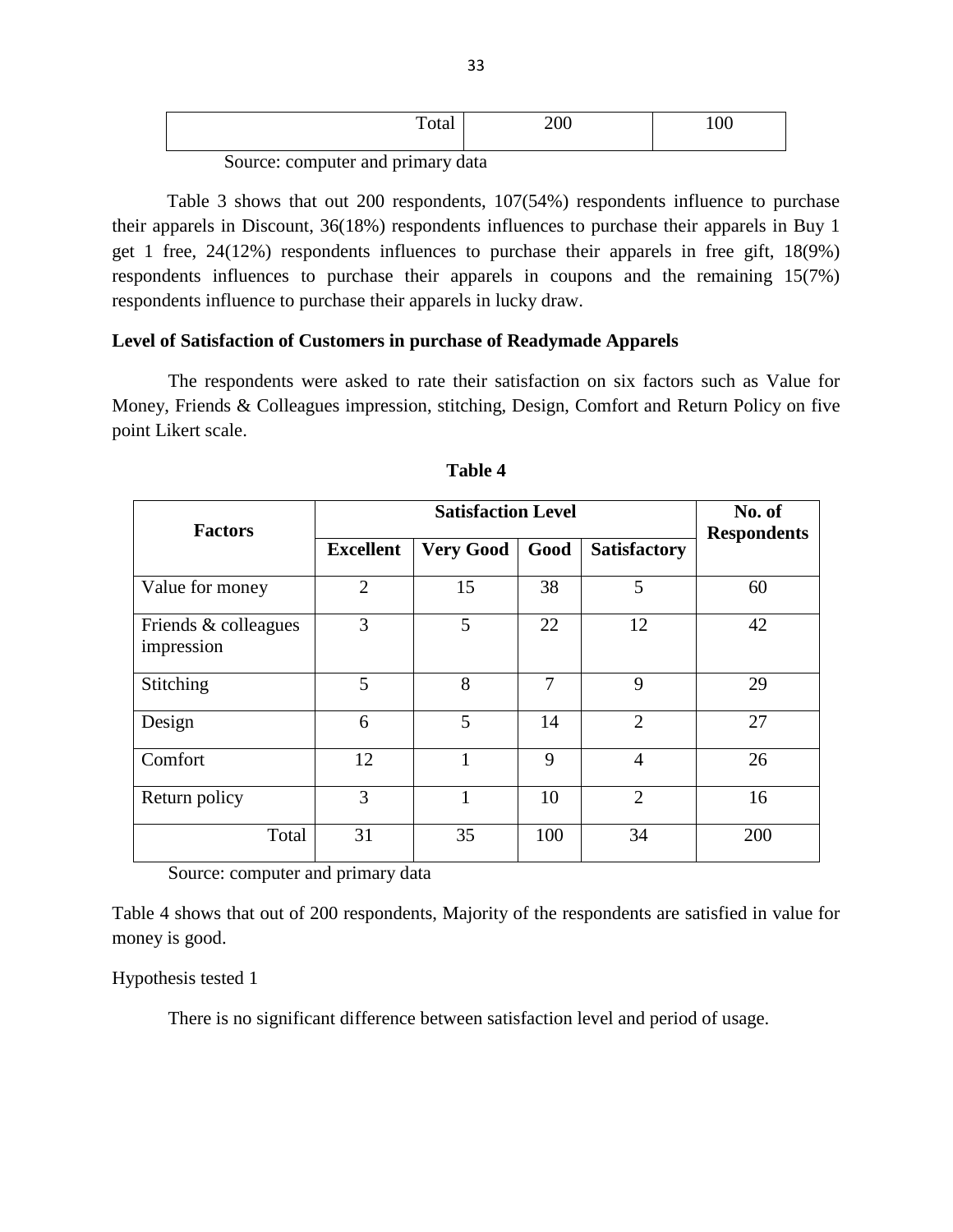# **Chi-Square Test**

| Period of<br>usage |           | No. of<br>Respondent |      |              |     |
|--------------------|-----------|----------------------|------|--------------|-----|
|                    | Excellent | Very Good            | Good | Satisfactory |     |
| Below 1 year       | 8         | 11                   | 11   | 8            | 38  |
| 2-4 years          | 12        | 10                   | 64   | 14           | 100 |
| 5-7 years          | 4         | 5                    | 11   | 6            | 26  |
| 8 and above        | 7         | 9                    | 14   | 6            | 36  |
| Total              | 31        | 35                   | 100  | 34           | 200 |

**Table 5 - Level of satisfaction and period of Usage**

Source: computer and primary data

# **Result:**

**Chi-Square is applied**: The calculated value is,  $0.024$ . By referring the  $\chi$ 2 table for 5 percent level of significance with Degrees of Freedom (9), the table  $\chi$ 2 value is 16.9.

The calculated  $\chi$ 2 value (0.024208961) is less than  $\chi$ 2 table value (16.9). The hypothesis is accepted. Hence there is no significant difference between satisfaction level and period of usage.

# **Chi-Square Analysis – II**

There is significant difference between media influence and purchase plan of respondents.

| Media               | Purchase plan               | No. of respondents |     |
|---------------------|-----------------------------|--------------------|-----|
|                     | Planned brand   Other brand |                    |     |
| T.V. Advertisements | 63                          | 43                 | 106 |
| News Paper          |                             |                    |     |

**Table 6 - Media Influence and Purchase Plan of Respondents**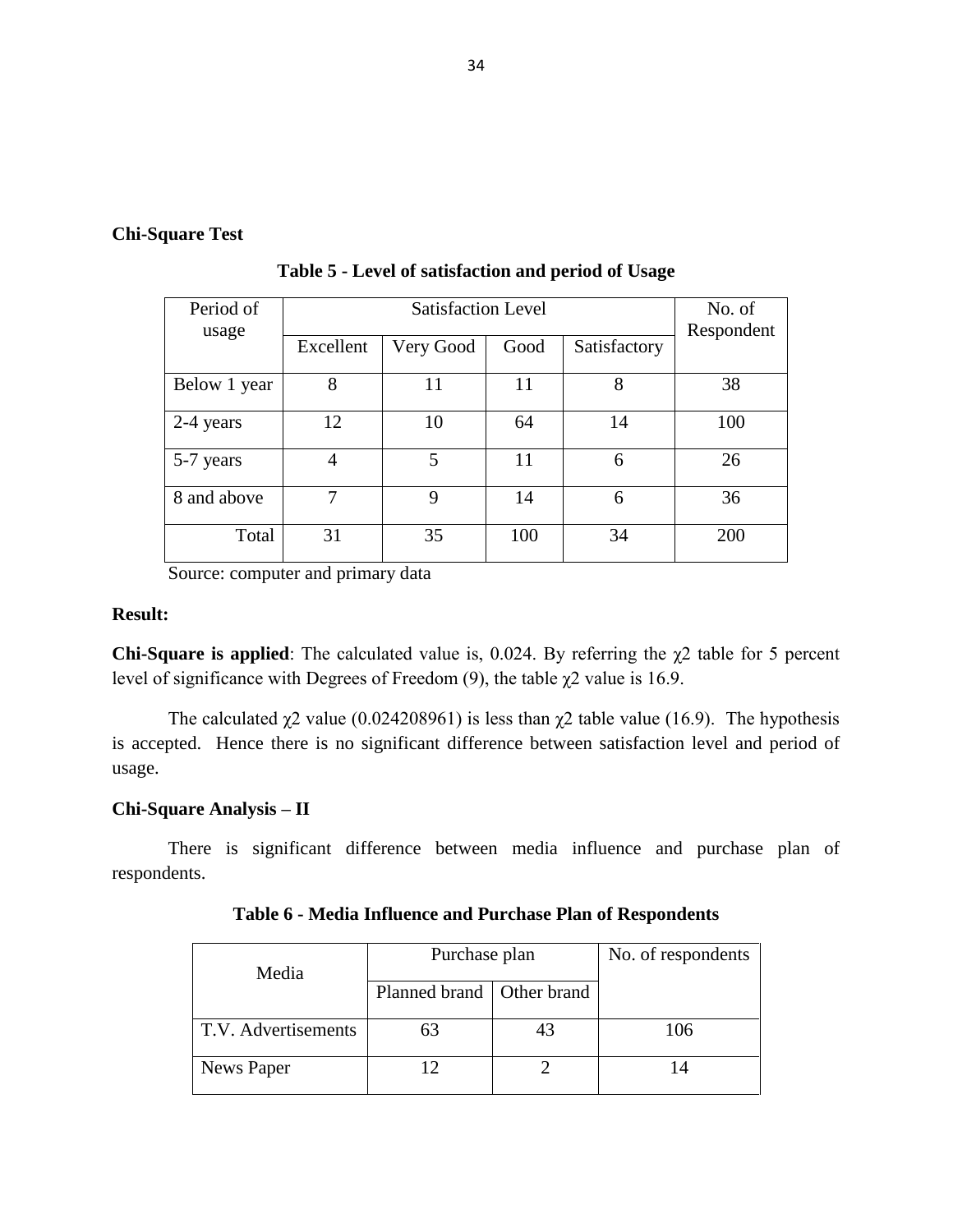| Magazine             |                             | 10             | 14  |
|----------------------|-----------------------------|----------------|-----|
| In store ads         | 8                           | 4              | 12  |
| Banner & Hording     | 5                           |                | 6   |
| Friends & Relatives  | 16                          | 22             | 38  |
| <b>Wall Painting</b> | $\mathcal{D}_{\mathcal{A}}$ | $\overline{2}$ |     |
| Other medias         | 3                           | 3              | 6   |
| Total                | 113                         | 87             | 200 |

Source: computer and primary data

### **Results:**

Chi-Square calculated value is,  $0.032178004$ . By referring the  $\chi$ 2 table for 5 percent Level of significance with Degrees of Freedom (7), the table  $\chi$ 2 value is 14.1.

The calculated  $\chi$ 2 value (0.032178004) is less than  $\chi$ 2 table value difference between media influence and purchase plan of respondents.

# **Suggestions:**

- Upcoming BIG MALLS, Multi branded shops are becoming preferred places to purchase branded wears instead of exclusive showroom. Because of availability of various brands in single roof. So the marketers may choose their distribution channel may be BIG MALL, Multi branded shops.
- Compared to various promotional measures Quality and brand image stood 1 & 2 ranks. So continues supply of quality product and maintaining image will sustaining product life in market.
- The textile marketer may concentrate the business & primary educated consumer because according to the survey their consumption is low.
- Other than the TV advertisement, other Medias effectiveness is low. The companies may concentrate to strengthen the Medias.
- Brand conscious about female consumer is compared to male is low, the companies may take necessary step to increase their brand conscious to increase the market. For instance the markets like Delhi, Bombay, Calcutta consumer's brand conscious is high compare to other cities.